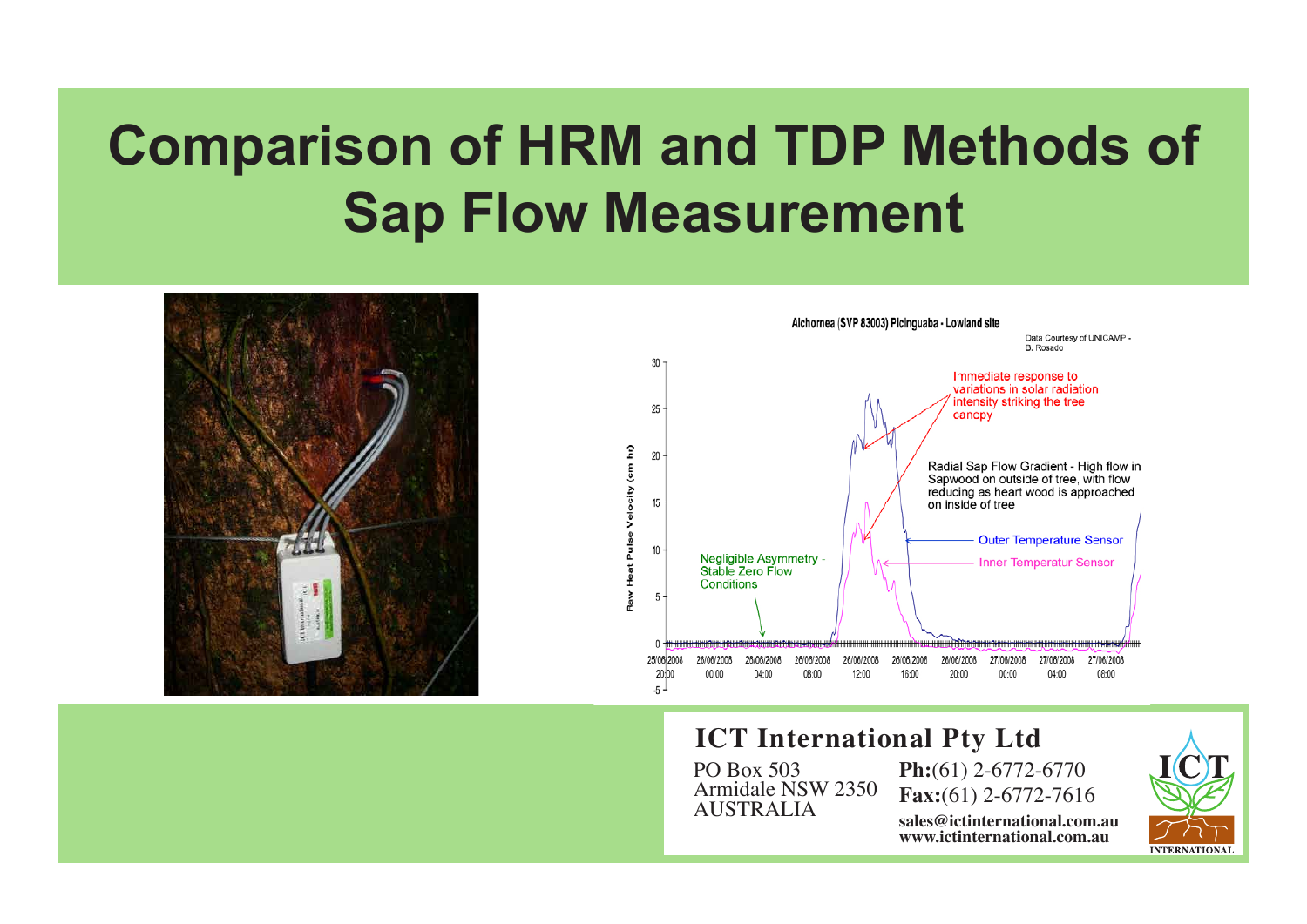#### **TDP and HRM Compared**

TDP is a constantly heated sap flow principle that assumes there is no background temperature gradient between the probes and the plant (due to the use of thermal insulation around the sensors and the stem). However, the data shows that Natural Thermal Gradients (NTG) from the soil (which cannot be incorporated into the TDP measurement) are significant (up to  $1 \text{ }^{\circ}$ C or greater) hence, the temperature gradient measured is not a true indication of the actual sap flow. The result is a substantial overestimation due to the background temperature gradient in the mornings and again underestimation in the evenings. None of which are of a constant magnitude to even begin to attempt compensating for.

Another cause of underestimation of sap velocity using TDP is the thickness of the sapwood. The standard TDP-30 sensor has a length of 30 mm consisting of a full length line heater and only a single thermocouple located at the halfway point (15 mm) along the needle. The sensor design is adequate for use in boreal Pinus species with thick sapwood of at least 30 to 40 mm but is inadequate for most other species. TDP sensors cannot be used to accurately measure sap flow of Eucalyptus species for example, because on average the sapwood thickness is approx only 20 to 25 mm thick. Therefore, the TDP sensor will almost always have the heater extend variable (but significant) depths into heartwood or nonconducting xylem. This results in highly variable and underestimated sap velocity because the non-conducting xylem (heartwood) artificially increases the dTmax as it does not dissipate the heat.

When these two conflicting, variables causing both positive and negative errors of unknown or measurable quantities it is clear that the TDP principle has significant limitations in application. An opinion that is supported by the majority of papers published using the TDP technique. Papers most recently published from the 7th International Sap flow workshop, Seville Spain 2008 that have grappled with these issues rather than successfully using the TDP sensor as a tool for researching plant water relations include Sevanto, et.al., Conceicao & Ferreira, Ferreira et.al., and Chavarro, et.al.

Alternatively, the Heat Ratio Method (HRM) sensor is a modified heat pulse technique that consists of three needles two measurement needles located equidistance above and below a central line heater. Because it is a pulsed technique using a short 2 to 6 second pulse of heat and a 100 second measurement window the effect of NTG's are avoided as ambient temperature changes within the





**Top:** HRM measuring small stem

**Above:** HRM measuring large trunk (Needles being inserted)

**Left:**TDP requiring radiation shielding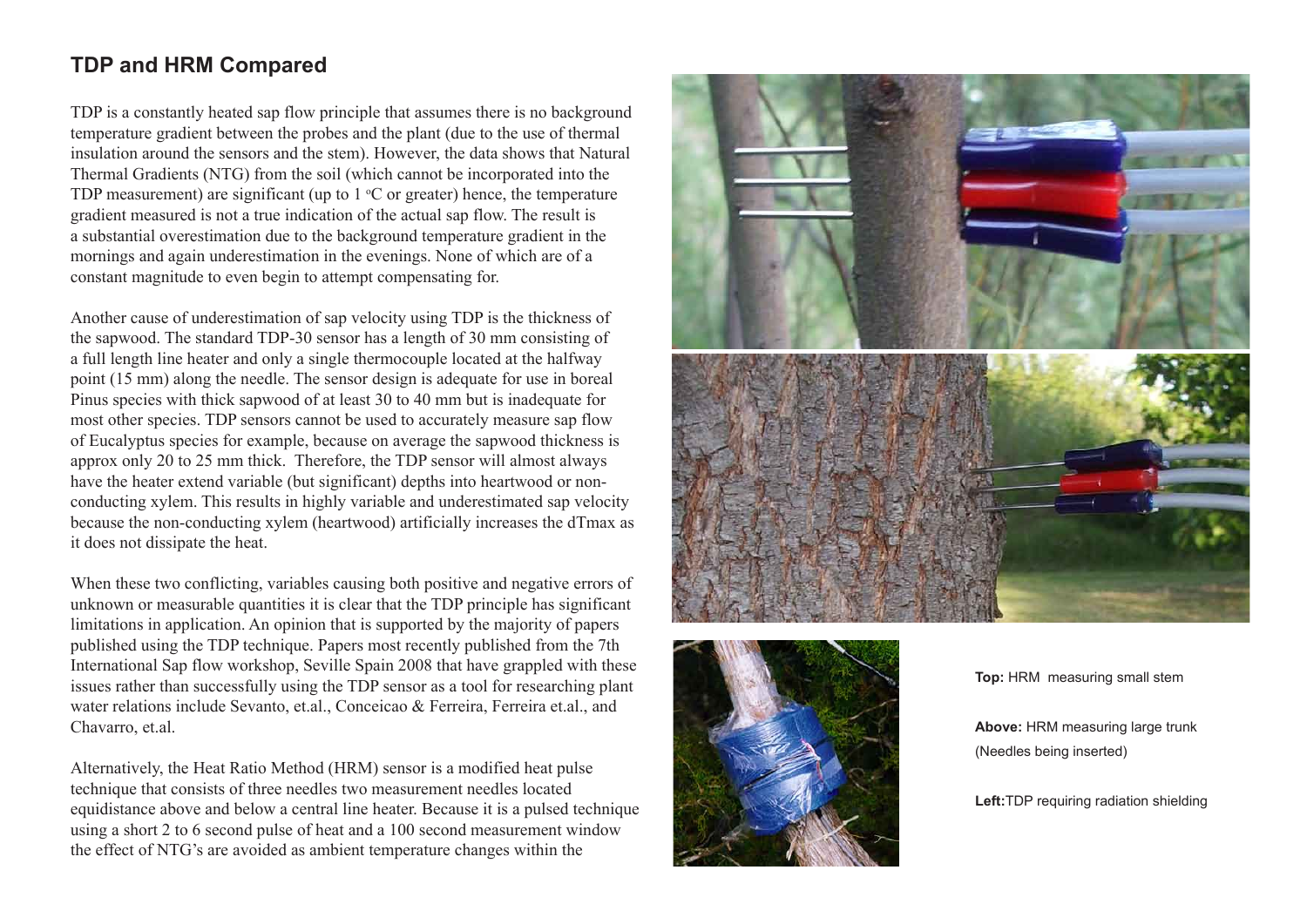measurement interval are insignificant or non-existent. This has additional benefits in practical deployment as the sensors also require no thermal shielding to thermally isolate the measurement site against NTG's as with TDP.

The HRM needles are 35 mm in length and have two temperature measurement locations spaced at 7.5 mm from the tip and 22.5 mm from the tip. This provides a measurement of radial velocity across the sapwood and quantifiably measures the velocity gradient and or identifies when the needle extends into non-conducting xylem so the inner measurement point can be discounted.

The HRM can measure very low flow (approx 1 cm hr-1), zero flow and reverse flow in a range of stem sizes making it very robust and flexible. The TDP (as with most other commercial sap flow methods) cannot measure zero or reverse flow and typically only measure to minimum level of approx 4 cm hr-1 at low flow. Which on average results in approx 40% of all sap flow not being recorded.

In a world of ever decreasing water availability the need to accurately quantify plant water relations and screen for plants with the ability to redistribute water within its growing environment specifically, through mechanisms such as hydraulic lift and reverse flow is crucial. The requirement to adopt new techniques and methodologies that can measure these mechanisms is paramount and any researcher or environmental manager who has not adopted instrumentation that can is working in the past and wasting valuable time and resources.

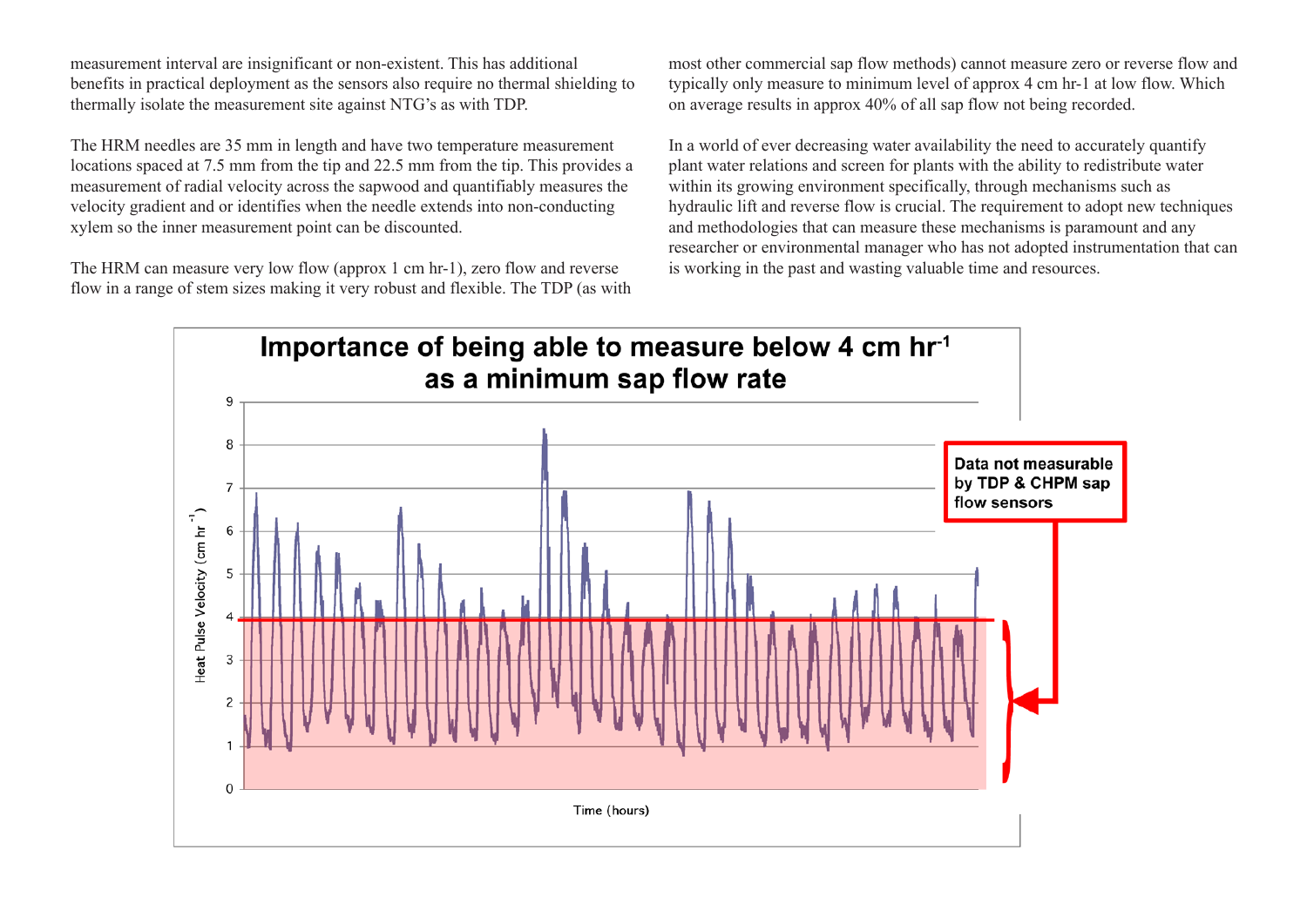## **Comparison of HRM and TDP Methods of Sap Flow Measurement**

| <b>Specification</b>                             | <b>HRM</b>                                                                                                                                                                                                                                                                                                                                                                                                                                                                                                                                                                                    | <b>TDP</b>                                                                                                                                                  |  |
|--------------------------------------------------|-----------------------------------------------------------------------------------------------------------------------------------------------------------------------------------------------------------------------------------------------------------------------------------------------------------------------------------------------------------------------------------------------------------------------------------------------------------------------------------------------------------------------------------------------------------------------------------------------|-------------------------------------------------------------------------------------------------------------------------------------------------------------|--|
| <b>Measurement Range</b>                         |                                                                                                                                                                                                                                                                                                                                                                                                                                                                                                                                                                                               |                                                                                                                                                             |  |
| <b>Measurement Units</b>                         | Heat Pulse Velocity cm hr <sup>-1</sup>                                                                                                                                                                                                                                                                                                                                                                                                                                                                                                                                                       | Sap Flux Density cm <sup>3</sup> hr <sup>1</sup> cm <sup>-2</sup>                                                                                           |  |
|                                                  | Sap Velocity cm hr <sup>1</sup>                                                                                                                                                                                                                                                                                                                                                                                                                                                                                                                                                               |                                                                                                                                                             |  |
|                                                  | Sap Flow g hr <sup>-1</sup>                                                                                                                                                                                                                                                                                                                                                                                                                                                                                                                                                                   |                                                                                                                                                             |  |
| <b>Measurement Range</b>                         | $-20$ to 60 cm hr <sup>-1</sup>                                                                                                                                                                                                                                                                                                                                                                                                                                                                                                                                                               | 4 to 40 cm $hr1$                                                                                                                                            |  |
| <b>Measurement Accuracy</b>                      | 0.1 cm hr <sup>1</sup> (Corrected Sap Velocity)                                                                                                                                                                                                                                                                                                                                                                                                                                                                                                                                               | $\overline{\mathbf{?}}$                                                                                                                                     |  |
| <b>Measurement Resolution</b>                    | 0.01 cm hr <sup>1</sup> (Corrected Sap Velocity)                                                                                                                                                                                                                                                                                                                                                                                                                                                                                                                                              | $0.1$ (mV)                                                                                                                                                  |  |
| <b>Measures Reverse Flow</b>                     | Yes - very accurately between 0 to -20 cm hr <sup>-1</sup> (at 0.01 cm hr <sup>-1</sup> resolution)                                                                                                                                                                                                                                                                                                                                                                                                                                                                                           | <b>No</b>                                                                                                                                                   |  |
| <b>Measures Low Flow</b>                         | Yes - very accurately between 0 to 10 cm hr <sup>1</sup> (at 0.01 cm hr <sup>1</sup> resolution)                                                                                                                                                                                                                                                                                                                                                                                                                                                                                              | No - The minimum measurable velocity is approx 4 cm hr <sup>1</sup>                                                                                         |  |
| <b>Measures High Flow</b>                        | Yes - very accurately between 10 to 60 cm hr <sup>-1</sup> (at 0.01 cm hr <sup>-1</sup><br>resolution)                                                                                                                                                                                                                                                                                                                                                                                                                                                                                        | <b>No</b>                                                                                                                                                   |  |
| <b>Measures Multiple Radial</b><br><b>Points</b> | Yes - with two independent measurement points in the same radial<br>radial profile, spaced 15 mm apart. This can be used to characterise<br>flow in the inner and outer xylem                                                                                                                                                                                                                                                                                                                                                                                                                 | <b>No</b>                                                                                                                                                   |  |
| <b>Application</b>                               |                                                                                                                                                                                                                                                                                                                                                                                                                                                                                                                                                                                               |                                                                                                                                                             |  |
| <b>Used on large diameter</b><br><b>stems</b>    | Yes - for trees of any diameter but restricted to those with shallow<br>sapwood (40 mm) or for the outer 40 mm of xylem (sapwood). By<br>using a 35 mm long needle with two measurement points flow can be<br>accurately characterised in both the inner and outer xylem making<br>the measurement more accurate by being able to correct for the<br>radial variation across the sapwood. For species that have a larger<br>sapwood thickness or where an accurate radial profile is required it is<br>recommended to use the Heat Field Deformation (HFD) multipoint sap<br>flow instrument. | Yes - But, only for the outer 20 mm of xylem                                                                                                                |  |
| <b>Used on Small diameter</b><br>stems           | Yes - any woody stem larger than 10 mm diameter is suitable                                                                                                                                                                                                                                                                                                                                                                                                                                                                                                                                   | No - The sensor needle must be fully inserted in sapwood otherwise<br>large errors occur due to Natural Thermal Gradients (NTG) which<br>cannot be measured |  |
| <b>Used on Roots</b>                             | Yes - The HRM has facilitated the understanding of phenomenon such<br>as hydraulic lift and hydraulic redistribution in root systems of trees<br>during times of drought                                                                                                                                                                                                                                                                                                                                                                                                                      | <b>No</b>                                                                                                                                                   |  |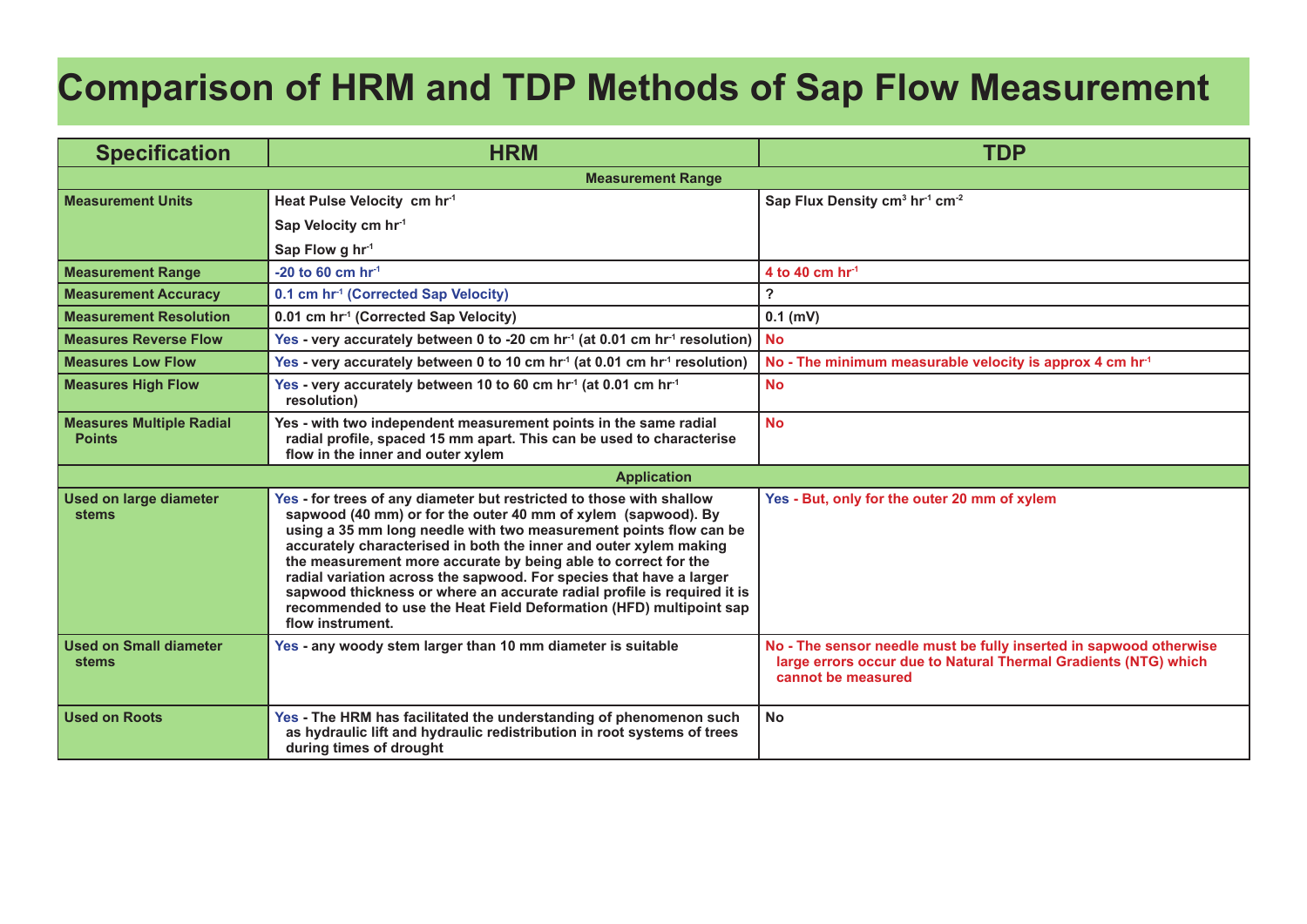| <b>Specification</b>                                                               | <b>HRM</b>                                                                                                                                                                                                                                                     | <b>TDP</b>                                                                                                                                                                                                                                                                                                                                                                                                                                                                |  |
|------------------------------------------------------------------------------------|----------------------------------------------------------------------------------------------------------------------------------------------------------------------------------------------------------------------------------------------------------------|---------------------------------------------------------------------------------------------------------------------------------------------------------------------------------------------------------------------------------------------------------------------------------------------------------------------------------------------------------------------------------------------------------------------------------------------------------------------------|--|
| <b>Measurement Principles</b>                                                      |                                                                                                                                                                                                                                                                |                                                                                                                                                                                                                                                                                                                                                                                                                                                                           |  |
| Is wound response<br>accounted for?                                                | <b>Yes</b>                                                                                                                                                                                                                                                     | <b>No</b>                                                                                                                                                                                                                                                                                                                                                                                                                                                                 |  |
| Is wound response relevant?                                                        | Yes - all species occlude cells and repair intrusive wounds which causes a non-conductive zone of tissue that affects heat transfer and ultimately<br>measurement sensitivity and accuracy if not taken into account and corrected for processing of raw data. |                                                                                                                                                                                                                                                                                                                                                                                                                                                                           |  |
| <b>Heat Source</b>                                                                 | <b>Heat Pulse</b>                                                                                                                                                                                                                                              | <b>Continuous</b>                                                                                                                                                                                                                                                                                                                                                                                                                                                         |  |
| <b>Requires Radiation Shielding</b>                                                | No - The time required for the heat pulse and the measurement to<br>be completed is so short (100 seconds) no significant changes in<br>ambient air temperature or effects of direct incident radiation will<br>occur that can affect the measurement.         | Yes - Requires extensive thermal and radiation shielding both around<br>the sensor and distances of between 50 cm to 1 m above and below<br>the sensor to be insulated. Preferably all the way to the ground level<br>and if possible covering of the surrounding root area on the ground.                                                                                                                                                                                |  |
| Is the technique affected by<br><b>Natural Thermal Gradients</b><br>(NTG)?         | <b>No</b>                                                                                                                                                                                                                                                      | Yes - The use of high energy input can be used in an attempt to<br>overcome this problem but causes other problems like increased<br>wounding and requires needle spacings to be significantly increased<br>(by a factor of 3) to establish a difference in temperature between<br>the two needles however, this dramatically reduces the sensitivity<br>of the measurement increasing the amount sap velocity is either<br>underestimated or overestimated.              |  |
| Does sensor need to be<br>inserted only in sapwood?                                | No - multiple measurement points enable measurement of radial<br>gradient and determination of sapwood/heartwood border should the<br>needles extend beyond the sapwood into heartwood.                                                                        | Yes - it is crucial to the fundamental principle that the entire length of<br>the needle be completely inserted in sapwood and sapwood only. If<br>the needle extends into the heartwood or non-conducting xylem sap<br>velocity will be grossly underestimated anything up to 50 % error.<br>Conversely, if any amount of needle is located in bark or air then the<br>sap velocity can be grossly overestimated by indeterminate amounts<br>rendering the data useless. |  |
| Can the sensor needle be<br>located in air when used<br>with small diameter stems? | Yes - the end measurement point or inner measurement point can be<br>turned off if sitting in air                                                                                                                                                              | <b>No</b>                                                                                                                                                                                                                                                                                                                                                                                                                                                                 |  |
| Do Heat Storage lags affect<br>the measurement?                                    | No - A short heat pulse is generated for each measurement eliminating<br>the effect of ambient thermal conditions.                                                                                                                                             | Yes - Because it is a continuously heated sensor                                                                                                                                                                                                                                                                                                                                                                                                                          |  |
| <b>Data Processing &amp; Analysis</b>                                              |                                                                                                                                                                                                                                                                |                                                                                                                                                                                                                                                                                                                                                                                                                                                                           |  |
| <b>Calibration method</b>                                                          | Use of specific wood properties and wound coefficients to convert heat<br>Pule Velocity data to corrected sap velocity (cm hr <sup>-1</sup> ) and sap flow (gm<br>$hr^{-1}$ ).                                                                                 | Utilises an empirical calibration however, detailed data corrections<br>for dTMax are required using extensive modelling of data to<br>achieve approximations of sap flow. These are not accurate direct<br>measurements.                                                                                                                                                                                                                                                 |  |
| <b>Raw Data Processing</b><br><b>Required</b>                                      | No - Raw units measured are Heat Pulse Velocity in cm hr <sup>1</sup>                                                                                                                                                                                          | Yes - conversion from analogue microvolts to temperatures then apply<br>empirical calibration conversion to sap velocity (cm hr <sup>1</sup> )                                                                                                                                                                                                                                                                                                                            |  |
| <b>Software</b>                                                                    | Yes - 3D graphics software with user interface for entering and<br>adjusting tree specific wood properties.                                                                                                                                                    | <b>No - Excel Spreadsheet</b>                                                                                                                                                                                                                                                                                                                                                                                                                                             |  |